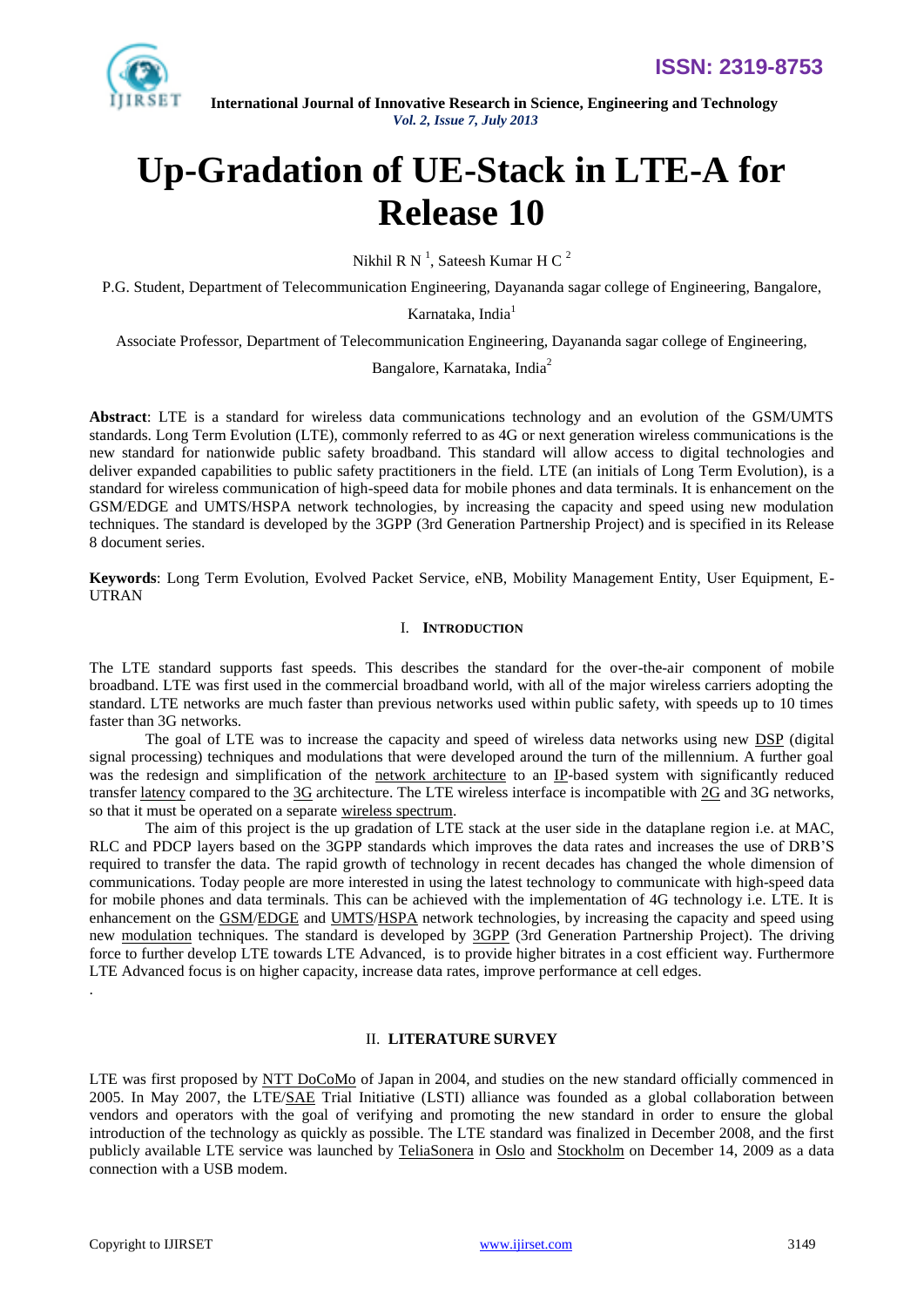

In 2011, LTE services were launched by major North American carriers as well, with the Samsung Galaxy Indulge offered by [MetroPCS](http://en.wikipedia.org/wiki/MetroPCS) starting on February 10, 2011 being the first commercially available LTE Smartphone and [HTC](http://en.wikipedia.org/wiki/HTC_ThunderBolt)  [ThunderBolt](http://en.wikipedia.org/wiki/HTC_ThunderBolt) offered by Verizon starting on March 17 being the second LTE Smartphone to be sold commercially. In Canada, [Rogers Wireless](http://en.wikipedia.org/wiki/Rogers_Wireless) was the first to launch LTE network on July 7, 2011 offering the Sierra Wireless AirCard 313U USB mobile broadband modem, known as the "LTE Rocket stick" then followed closely by mobile devices from both HTC and Samsung. Initially, CDMA operators planned to upgrade to rival standards called [UMB](http://en.wikipedia.org/wiki/Ultra_Mobile_Broadband) and [WiMAX,](http://en.wikipedia.org/wiki/WiMAX) but all the major CDMA operators (such as [Verizon,](http://en.wikipedia.org/wiki/Verizon_Wireless) [Sprint](http://en.wikipedia.org/wiki/Sprint_Nextel) and [MetroPCS](http://en.wikipedia.org/wiki/MetroPCS) in the United States, [Bell](http://en.wikipedia.org/wiki/Bell_Mobility) and [Telus](http://en.wikipedia.org/wiki/Telus_Mobility) in Canada, [au by KDDI](http://en.wikipedia.org/wiki/Au_%28mobile_phone_company%29) in Japan) have announced that they intend to migrate to LTE after all. The evolution of LTE is [LTE Advanced,](http://en.wikipedia.org/wiki/LTE_Advanced) which was standardized in March 2011. LTE supports scalable carrier [bandwidths,](http://en.wikipedia.org/wiki/Bandwidth_%28signal_processing%29) from 1.4 [MHz](http://en.wikipedia.org/wiki/MHz) to 20 MHz and supports both [frequency division duplexing](http://en.wikipedia.org/wiki/Frequency_division_duplexing) (FDD) and [time-division duplexing](http://en.wikipedia.org/wiki/Time-division_duplex) (TDD). The IP-based network architecture, called the [Evolved Packet Core](http://en.wikipedia.org/wiki/Evolved_Packet_Core) (EPC) and designed to replace the [GPRS Core Network,](http://en.wikipedia.org/wiki/GPRS_Core_Network) supports seamless handovers for both voice and data to cell towers with older network technology such as [GSM,](http://en.wikipedia.org/wiki/GSM) [UMTS](http://en.wikipedia.org/wiki/UMTS) and [CDMA2000.](http://en.wikipedia.org/wiki/CDMA2000) The simpler architecture results in lower operating costs (for example, each [E-UTRAN](http://en.wikipedia.org/wiki/E-UTRAN) cell will support up to four times the data and voice capacity supported by HSPA.

## III. **LTE – OVERALL ARCHITECTURE**



Fig: Overall Architecture

The E-UTRAN consists of eNBs, providing the E-UTRA user plane and control plane (RRC) protocol terminations towards the UE. The eNBs are interconnected with each other by means of the X2 interface. The eNBs are also connected by means of the S1 interface to the EPC (Evolved Packet Core), more specifically to the MME (Mobility Management Entity) by means of the S1-MME and to the SAE Gateway by means of the S1-U. The S1 interface supports a many-to-many relation between MMEs / SAE Gateways and eNBs.

## **Features**

Much of the LTE standard addresses the upgrading of 3G UMTS to what will eventually be [4G](http://en.wikipedia.org/wiki/4G) mobile communications technology. A large amount of the work is aimed at simplifying the architecture of the system, as it transits from the existing UMTS [circuit](http://en.wikipedia.org/wiki/Circuit_switching) and [packet switching](http://en.wikipedia.org/wiki/Packet_switching) combined network, to an all-IP flat architecture system. [E-UTRA](http://en.wikipedia.org/wiki/E-UTRA) is the air interface of LTE. Its main features are:

- Peak download rates up to 299.6 Mbit/s and upload rates up to 75.4 Mbit/s depending on the [user equipment category](http://en.wikipedia.org/wiki/E-UTRA#User_Equipment_.28UE.29_categories) (with 4x4 antennas using 20 MHz of spectrum). Five different terminal classes have been defined from a voice centric class up to a high end terminal that supports the peak data rates. All terminals will be able to process 20 MHz bandwidth.
- Low data transfer latencies (sub-5 ms latency for small IP packets in optimal conditions), lower latencies for [handover](http://en.wikipedia.org/wiki/Handover) and connection setup time than with previou[s radio access technologies.](http://en.wikipedia.org/wiki/Radio_access_network)
- Improved support for mobility, exemplified by support for terminals moving at up to 350 km/h (220 mph) or 500 km/h (310 mph) depending on the frequency band [OFDMA](http://en.wikipedia.org/wiki/OFDMA) for the downlink, [SC-FDMA](http://en.wikipedia.org/wiki/SC-FDMA) for the uplink to conserve power
- Support for both [FDD](http://en.wikipedia.org/wiki/Frequency-division_duplex) and [TDD](http://en.wikipedia.org/wiki/Time-division_duplex) communication systems as well as half-duplex FDD with the same radio access technology
- Support for all [frequency bands](http://en.wikipedia.org/wiki/LTE_frequency_bands) currently used b[y IMT](http://en.wikipedia.org/wiki/IMT-2000) systems by [ITU-R.](http://en.wikipedia.org/wiki/ITU-R)
- Increased spectrum flexibility: 1.4 MHz, 3 MHz, 5 MHz, 10 MHz, 15 MHz and 20 MHz wide cells are standardized. [\(W-CDMA](http://en.wikipedia.org/wiki/W-CDMA) requires 5 MHz slices, leading to some problems with roll-outs of the technology in countries where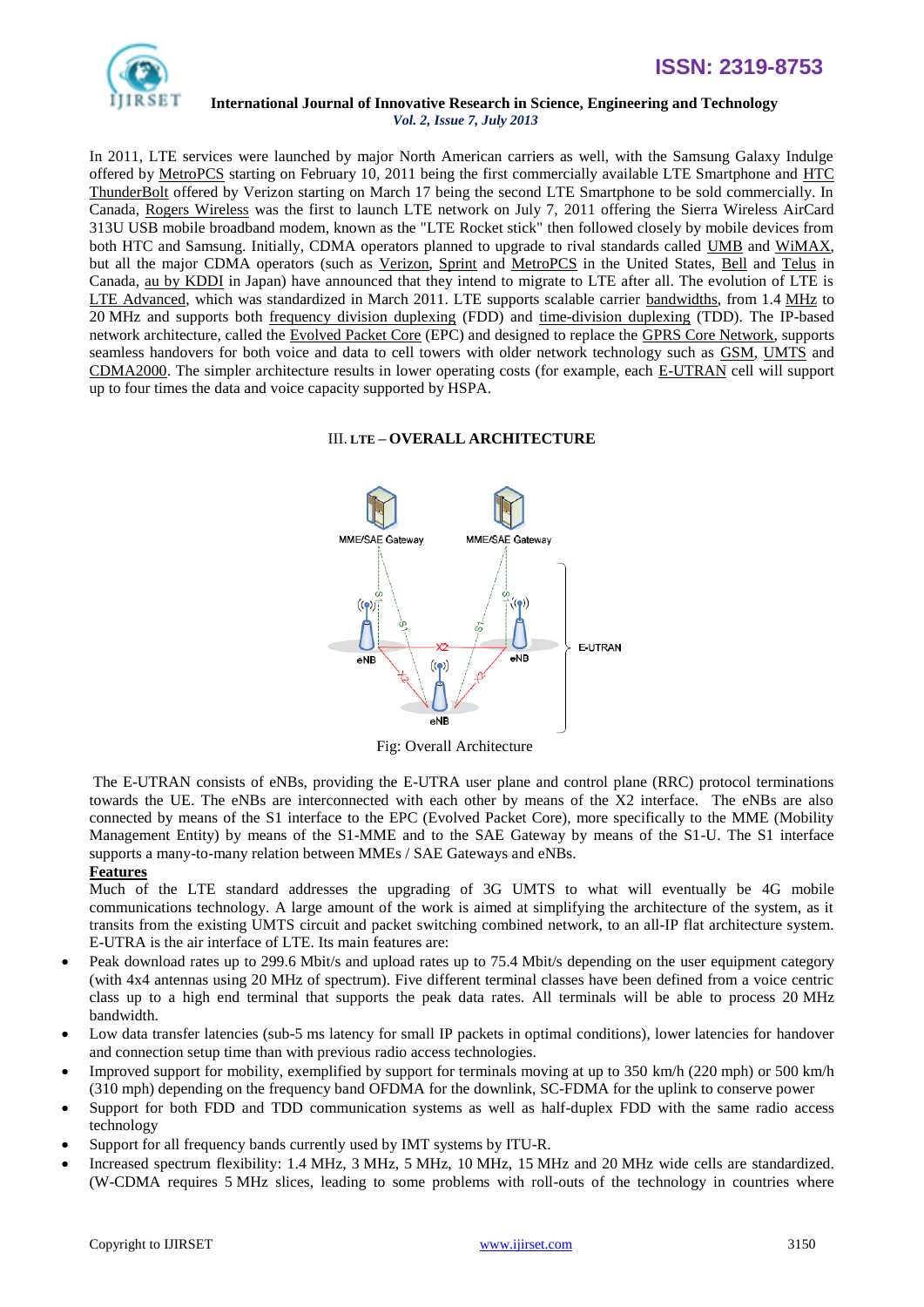

5 MHz is a commonly allocated amount of spectrum, and is frequently already in use with legacy standards such as [2G](http://en.wikipedia.org/wiki/GSM)  [GSM](http://en.wikipedia.org/wiki/GSM) an[d cdmaOne.](http://en.wikipedia.org/wiki/IS-95))

- Support for cell sizes from tens of metres radius [\(femto](http://en.wikipedia.org/wiki/Femtocell) and [picocells\)](http://en.wikipedia.org/wiki/Picocell) up to 100 km (62 miles) radius [macrocells.](http://en.wikipedia.org/wiki/Macrocell) In the lower frequency bands to be used in rural areas, 5 km (3.1 miles) is the optimal cell size, 30 km (19 miles) having reasonable performance, and up to 100 km cell sizes supported with acceptable performance. In city and urban areas, higher frequency bands (such as 2.6 GHz in EU) are used to support high speed mobile broadband. In this case, cell sizes may be 1 km (0.62 miles) or even less.
- Supports at least 200 active data clients in every 5 MHz cell.
- Simplified architecture: The network side of [E-UTRAN](http://en.wikipedia.org/wiki/E-UTRAN) is composed only of [eNode Bs](http://en.wikipedia.org/wiki/ENode_B)
- Support for inter-operation and co-existence with legacy standards (e.g. [GSM](http://en.wikipedia.org/wiki/GSM)[/EDGE,](http://en.wikipedia.org/wiki/Enhanced_Data_Rates_for_GSM_Evolution) [UMTS](http://en.wikipedia.org/wiki/Universal_Mobile_Telecommunications_System) and [CDMA2000\)](http://en.wikipedia.org/wiki/CDMA2000). Users can start a call or transfer of data in an area using an LTE standard, and, should coverage be unavailable, continue the operation without any action on their part using GSM[/GPRS](http://en.wikipedia.org/wiki/GPRS) or W-CDMA-based UMTS or even [3GPP2](http://en.wikipedia.org/wiki/3GPP2) networks such as [cdmaOne](http://en.wikipedia.org/wiki/CdmaOne) or CDMA2000)
- [Packet switched](http://en.wikipedia.org/wiki/Packet_switching) radio interface.
- Support for MBSFN [\(Multicast-Broadcast Single Frequency Network\)](http://en.wikipedia.org/wiki/Multicast-Broadcast_Single_Frequency_Network). This feature can deliver services such as Mobile TV using the LTE infrastructure, and is a competitor for [DVB-H-](http://en.wikipedia.org/wiki/DVB-H)based TV broadcast.

The figure below depicts the RLC implementation architecture details. RRC layer in the CP receives the configuration information from the eNodeB and passes this information to DP-Main task through interface messages, which then configures RLC for all the parameters corresponding to the RLC mode of the respective Signaling/Data radio bearer.

RLC manages different RLC entities pertaining to different RLC modes TM ,UM and AM both in Tx and Rx paths which are initializes during the radio bearer creation.



Fig.: RLC Architecture

## **Interfaces**

DCP RLC communication is through Ring Buffers. In Transmission Side there are 11 Ring Buffers(SRB0,SRB1,SRB2,DRB0-7).PDCP writes the data to Ring Buffers using write Index and RLC reads the data from Ring Buffers using read index.

RLC and MAC are closely coupled in a single thread in Tx and Rx Path. In Tx path MAC invokes RLC module with MAC-Opportunity for each logical channel. RLC services the MAC Opportunity by picking PDCP data packets from the ring buffer and packing them into TTI frame of respective logical channel.

In the Rx path MAC invokes RLC module with the TTI frame with the received RX data, RLC module processes this data and places PDCP data packets into the RLC\_PDCP ring buffer interface.

#### IV.**EXPERIMENTAL RESULTS**

## **Tx and Rx using 8 DRBs**

Here 8 DRBs are been used for data transfer. In earlier releases the use of only 1 DRB was possible for data transfer. One Tx and Rx player is used to represent the data transformation done by each DRB.

## **HD video**

In the previous versions only the SD video streaming was possible. Now we have upgraded it to support the streaming of HD video.